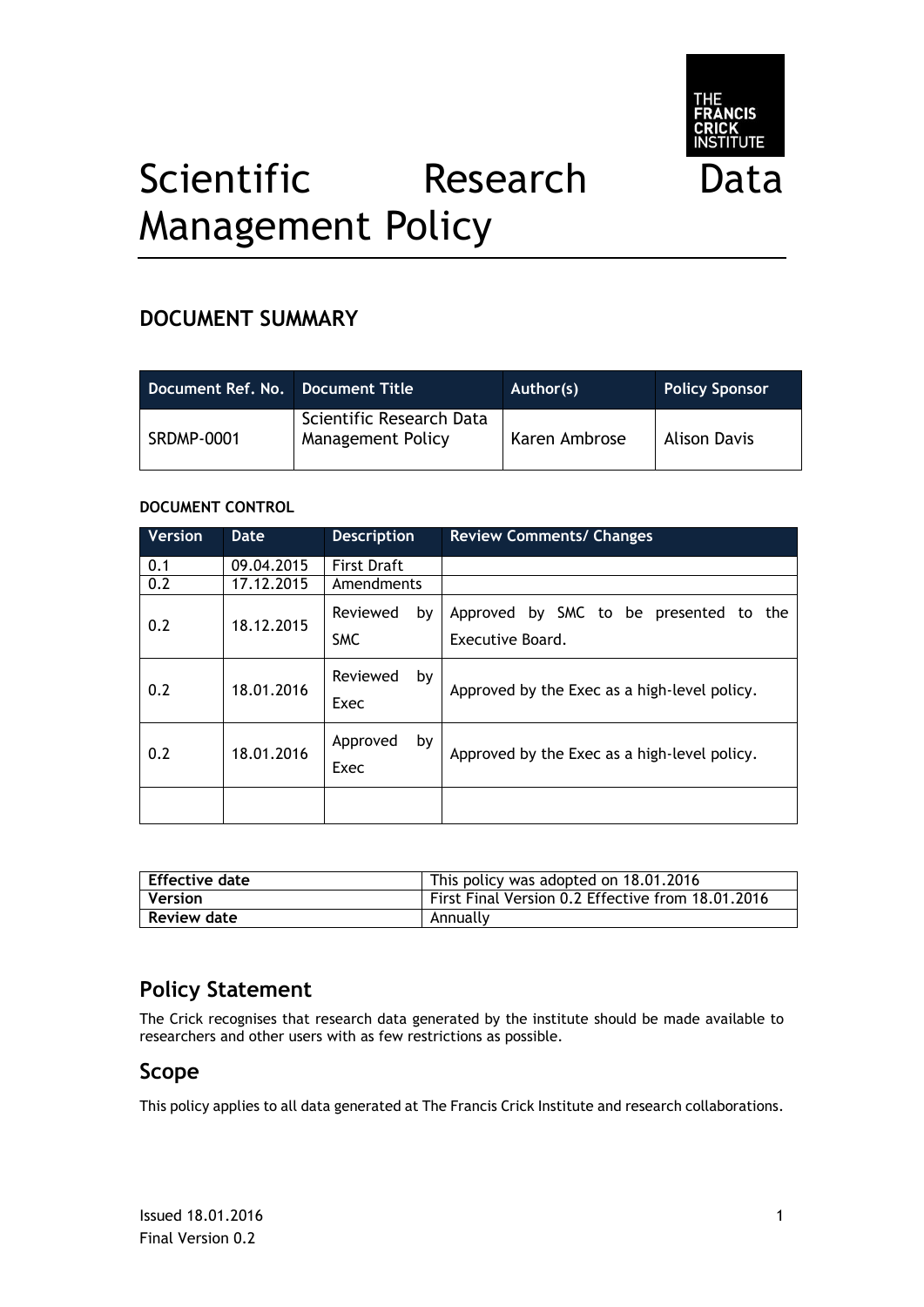

## **Responsibilities**

| Role                | <b>Responsible For</b>                                                                                                                                                        |
|---------------------|-------------------------------------------------------------------------------------------------------------------------------------------------------------------------------|
| Data owner          | Devising the research proposal, which takes into account the data<br>management and sharing plans required, in line with the requirements of<br>the relevant research funder. |
| Researcher          | Ensuring that the sections of the policy that support the research proposal<br>are followed.                                                                                  |
| <b>Funding Body</b> | Defining the data governance principles that support the funding body<br>principles.                                                                                          |
| Chief Data Officer  | Ensure that the policies are reviewed and kept in line with the business<br>requirements.                                                                                     |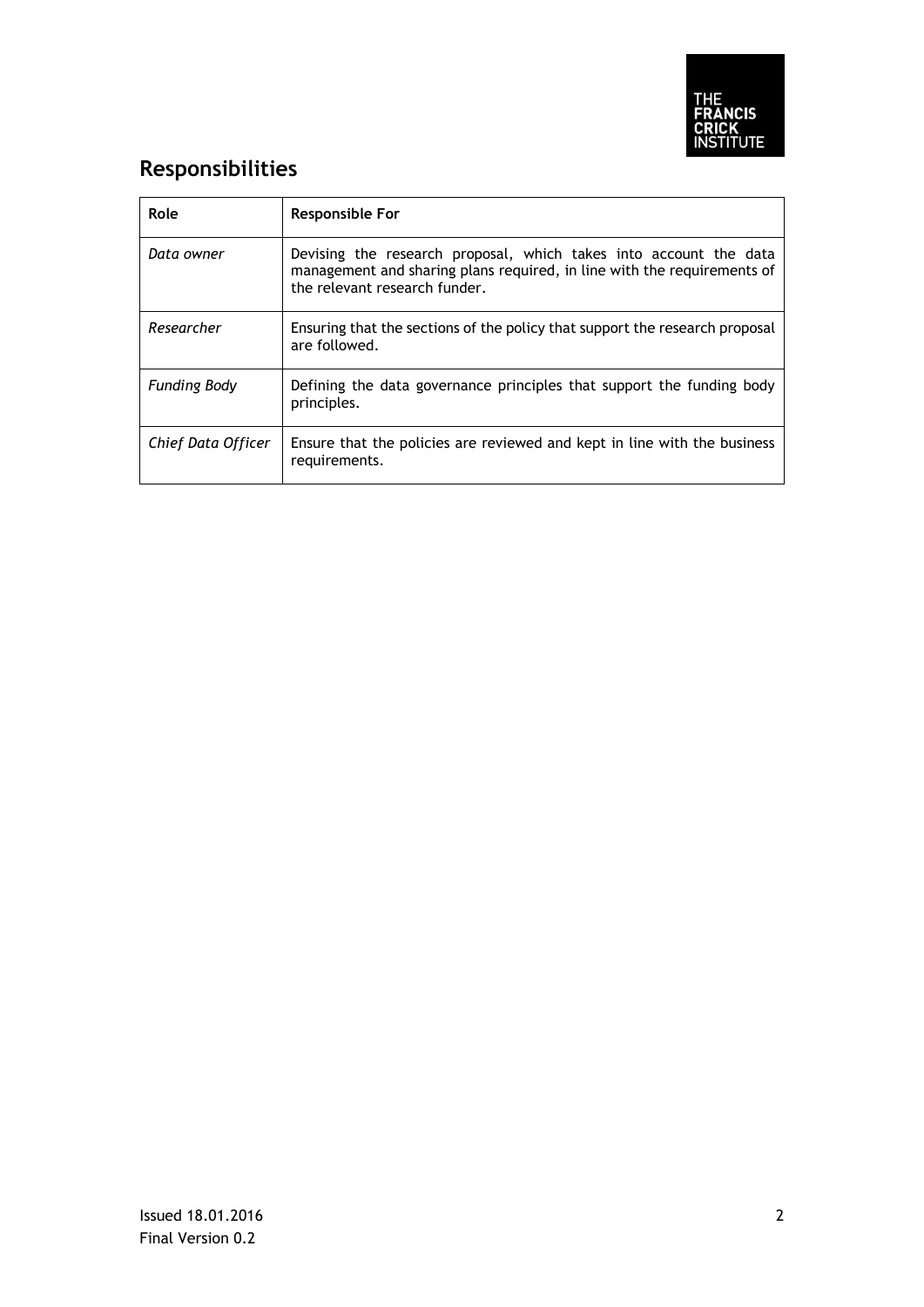

## **Scientific Research Data Management**

#### **Background and Scope**

The Francis Crick Institute, "The Crick", is committed to ensuring that all the outputs of its scientific research are managed and used in ways that maximise public benefit.

The Crick is committed to having a strong open access policy and supports the principles of open access to research papers. Its strategy "Discovery without Boundaries" also seeks to ensure that the experimental research data are both reliable and openly available in a manner that maximizes the value of that data for research and its application for health and societal benefit, where legally, commercially and ethically appropriate.

Researchers, Research Institutions, Scientific Collaborators, Partners, Funders and Publishers, all have important roles to play in helping to develop this collaborative environment and in developing the resources and systems required.

Our policy on data management reflects the broad principles set out in these statements and will be supported by detailed policies concerning management of different data types, and guidance to assist Crick staff with compliance. It is consistent with the Institute's position on open access to published research, our guidelines on good research practice and our policy on intellectual property and patenting.

**This policy covers Scientific data groups, including but not limited to Genomic & Big data, Scientific Image data, Scientific research data, Confidential Health data such as Medical/patient data, Science Operational data such as Animal data records, Project Licences and BRF data, institute operational related information.**

#### **Purpose**

This document underpins the value The Crick places on the research data that it generates. The intention is to help foster a culture in which both data generators and data users adopt good research practice, and act with integrity and transparency in managing, using and sharing research data.

The users groups covered by this policy include but is not limited to All Crick Employees, General Public/Scientific Visitors, External/Internal Scientific Collaborators, Crick Partners, Contractors, University Secondee attachment program students.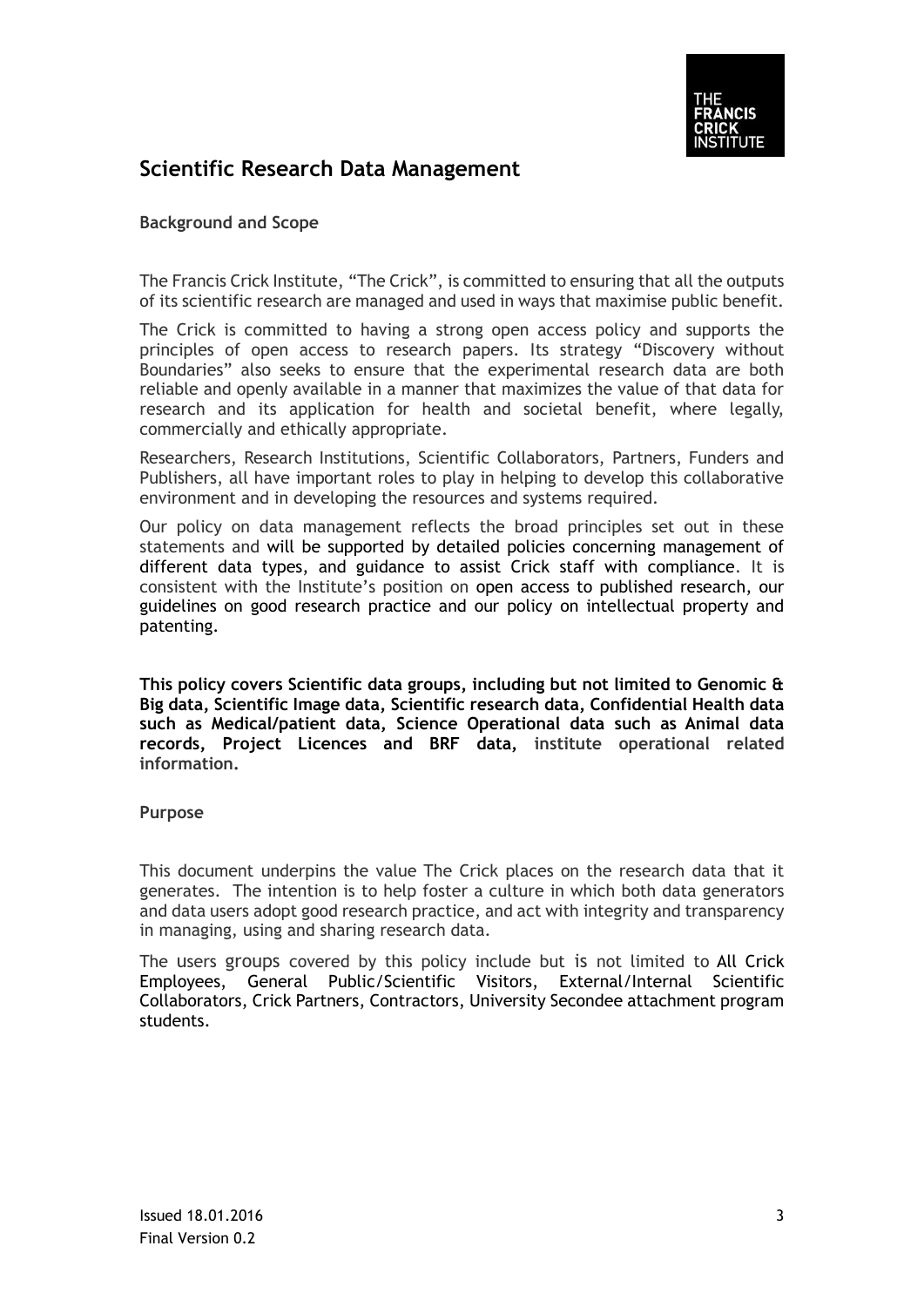

#### **PRINCIPLES**

1. **The Crick subscribes to the RCUK Common Principles on Data Policy**, the main principle being that:

*Publicly funded research data are a public good, produced in the public interest, which should be made openly available with as few restrictions as possible in a timely and responsible manner.*

- 2. **The Crick is committed to making the research data widely available** to the research community in a timely and responsible manner. The Crick will ensure data is transparent, reliable and openly available, unless there is an express requirement why this must not be the case (for example, Information Security considerations). Where a managed access process is required - for example, where a study involves potentially identifiable data about research participants - the access mechanisms established should be proportionate to the risks associated with the data, and must not restrict or delay access.
- **3. The Crick will ensure data is managed, stored and curated appropriately**. Wherever possible, data will be stored in recognised public data repositories e.g. GenBank, SwissProt, SRA etc., either independently and/or part of an agreement with the publishing journal. The assignment of unique identifiers e.g. Digital Object Identifiers (DOIs) to datasets are strongly encouraged.
	- Where research involves the collection and/or use of personal data, if the data is be shared, it must be in line with ethical, legal or regulatory requirements and in line with the consent under which the data was provided.
	- The approach to data sharing must balance the need to robustly safeguard the privacy and confidentiality of research participants with the need to ensure the data can be accessed and used to maximize its value. Where a managed access approach is required this should be proportionate, transparent and build on existing mechanisms where feasible.
	- In line with funder policies, researchers should ensure that any intellectual property in the outputs of their research are protected and managed in a way, which best enables the use of that knowledge for ultimate health benefit.
	- Delays or restrictions on data sharing may be necessary to gain intellectual property protection or to further development of a technology for public benefit.
- 4. **The Crick supports the need to preserve and share research datasets** in a manner that maximises their long-term value (Data preservation strategy and standards).
- 5. **The Crick will establish a common approach for data management** and sharing both for use within the institute and on grant applications. We will work with the Group Leaders to support them in maximising the long-term value of key datasets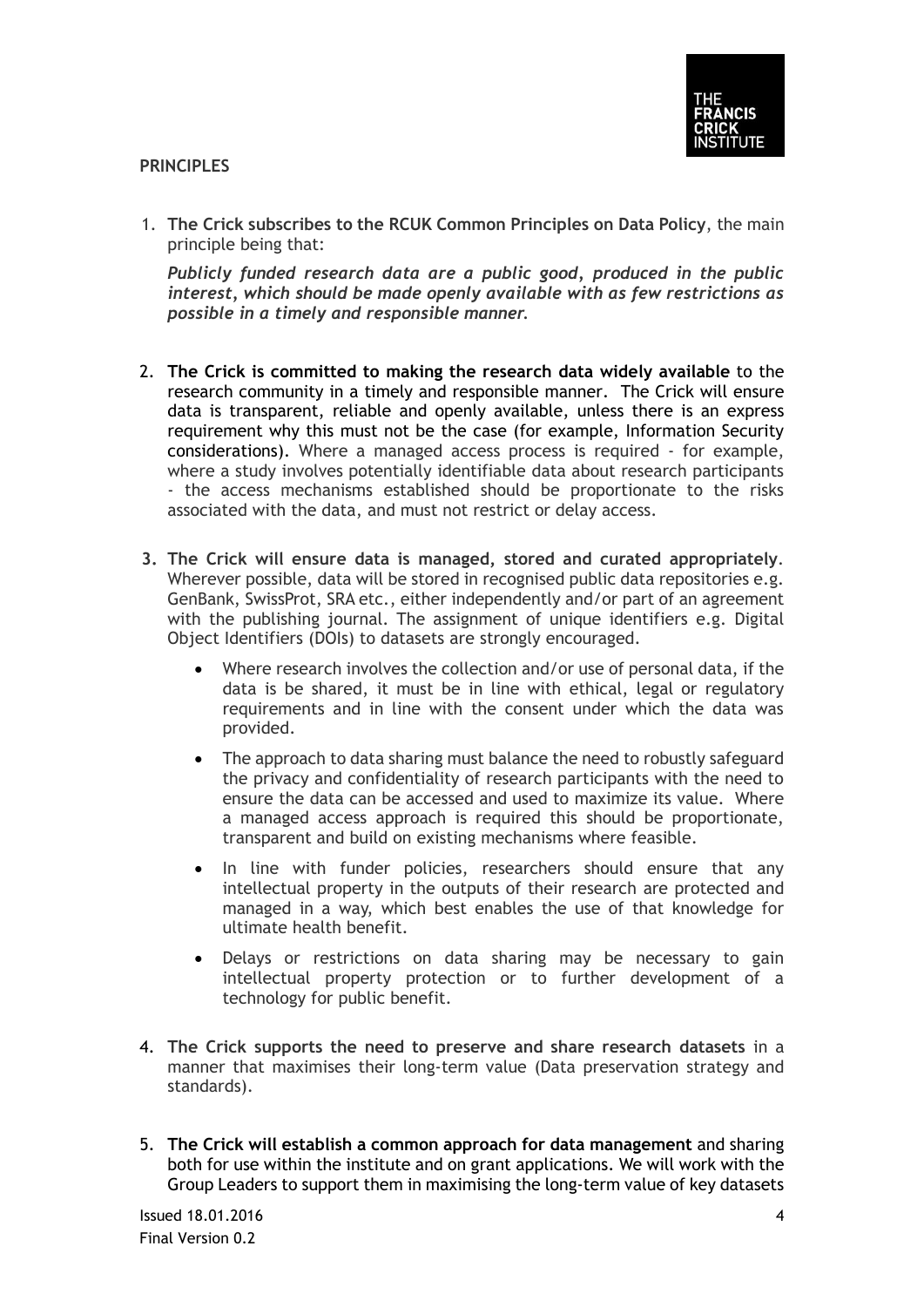

resulting from their research.

- 6. **The Crick expects all users of research data to acknowledge the sources** of their data and to abide by the terms and conditions under which they accessed the original data.
- 7. **The Crick will foster an environment that enables researchers to maximise the value of research data**. Specifically, we will work in partnership with others to:
	- Ensure that key data resources are made available, wherever possible, for use by research community.
	- Recognise the contributions of researchers who generate, preserve and share key research datasets.
	- Develop best practice for data sharing in different fields recognising that different data types raise distinct issues and challenges.
- 8. **The Crick will retain research data and related material** in the appropriate format in line with its agreed policy and those of its research funders.
- 9. **The Crick is committed to the open-source sharing of research software/code** that supports the analysis or processing of research data. There is an expected obligation to share the research software/code along with the associated project/dataset, where this is practical.
- **10.The Crick will provide its researchers with appropriate infrastructure, support, training, guidance and advice on Research Data Management.**